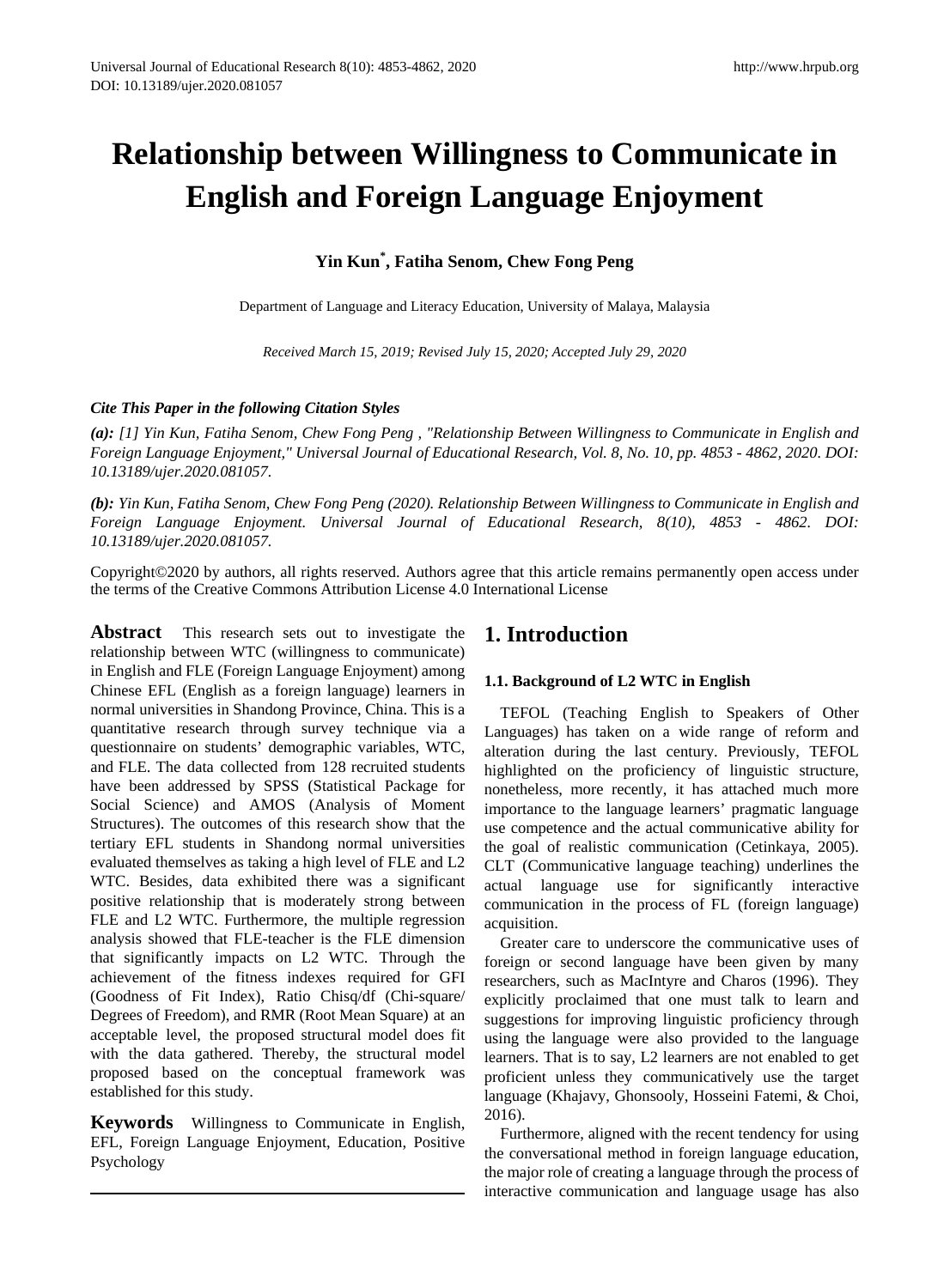been widely buttressed by second language acquisition (SLA) theories. To illustrate, comprehensible output hypothesis proposed by Swain and Lapkin (1995) and interaction hypothesis argued by Long (1996).

As for the context of China, communicative competency for using English also has been highly accentuated by the educative policy-makers. As clearly pointed out by the Ministry of Education of China, to train the communicative competence and enable Chinese EFL students to proficiently speak in English in the future life of learning, working, and social interaction are considered as one of the crucial goals for TOEFL in China (*College English Curriculum Requirements*, 2007).

However, when language learners were given the chance to apply the target language, the large disparity would be found in foreign language speaking frequency. Some language learners would pursue every opportunity to speak in the FL on every occasion, conversely, others prefer to zip their mouth.

Grounded on the study of MacIntyre, Dörnyei, Clément, and Noels (1998), WTC in context of L2 is defined as a willingness to take part in a conversation at a specific time point with one or more particular individuals, using a target language. As an individual difference (ID) variable, WTC in English was proclaimed to boost L2 acquisition in EFL/ ESL (English as a Second Language) context (MacIntyre et al., 1998). WTC explicates the difference of EFL learners' inclination to communicate using an FL and widely captured increasing attention by many researchers in the recent two decades (Cao, 2014; Khajavy, MacIntyre, & Barabadi, 2018; Peng, 2012, 2019). In the pedagogical domain, the research into L2 WTC is of high importance given its potential interpretation for learners' communication involvement and communicative psychology inside the classroom. As was explicitly contended by MacIntyre et al. (1998), the cultivating of WTC should be the decisive purpose of FL instruction.

#### **1.2. Problem Statement**

Firstly, despite this, the WTC level for Chinese EFL learners is still relatively low (Wei, Gao, & Wang, 2019; You & Dörnyei, 2014).

In the context of China, the FL teaching is exam-oriented without a test of oral English exam. Students usually suspect the significance of "talking" inside the classroom. Because only passing the College English Test (CET) is the major concern for their FL learning. They only focus on reading, listening, writing, and translation and ignore speaking in FL learning. Chinese EFL students often inactively act in oral interaction inside the FL classroom. It is not surprising that such non-involvement and silence deeply depressed body of Chinese EFL teachers. Moreover, this is also not aligned with the TEFL reform in China (Jiang & Dewaele, 2019; Zhou, 2015).

Secondly, despite FL anxiety has been explored to exert

a major influence on WTC, the impact of positive emotions on WTC remains less examined. And contrast with the influence of emotions on achievement has been broadly investigated in the common educational field (Kwon, Kupzyk, & Benton, 2018; Raccanello, Hall, & Burro, 2018; Xu, Du, Liu, & Huang, 2019), however, emotions into FL research have been rarely studied (Dewaele & MacIntyre, 2014; Dewaele, Witney, Saito, & Dewaele, 2017).

Dörnyei and Ryan (2015) advocated more research attention on emotions in SLA. They argued that Emotions and feelings have been highly neglected by the SLA literature, though they place a huge role in all people's life. Dörnyei and Ryan (2015) explicitly proclaimed that positive emotions were highly suggested to be studied concurrently with negative emotions in research into SLA.

Furthermore, positive psychology (PosPsy) has captured greater research attention in the field of SLA in the past five years (Dewaele & Li, 2018; Dewaele & Li, 2020). A call for a systematic view of a wider scope of emotions including positive emotions of EFL learners has been made (Macintyre & Gregersen, 2012; Saito, Dewaele, Abe, & In'nami, 2018). Last but not least, MacIntyre and Mercer (2014) contended that without clear consideration of positive emotions, models of the communication process are half-finished. Thus, a gap existed for a holistic view of the role of positive emotions, in particular, enjoyment into WTC in English research seemed to be found.

#### **1.3. Research Objectives**

This study aims to investigate EFL learners' view on their level of FLE and WTC in English in normal universities in Shandong Province, China. The research objectives are as below:

- 1. To analyze the level of WTC in English (endogenous variable) in normal universities in Shandong Province of China.
- 2. To analyze the level of FLE (exogenous variable) in normal universities in Shandong Province of China.
- 3. To examine the relation between WTC in English and FLE in normal universities in Shandong Province of China.
- 4. To validate which dimensions of the FLE are the significant predictors of WTC in English in normal universities in Shandong Province, China.
- 5. To assess if the proposed structural model incorporating WTC in English and FLE fit with the data gathered from EFL learners in normal universities in Shandong Province, China.

#### **1.4. Conceptual Framework**

This study attempted to examine WTC in English as the dependent variable in relation to FLE as the independent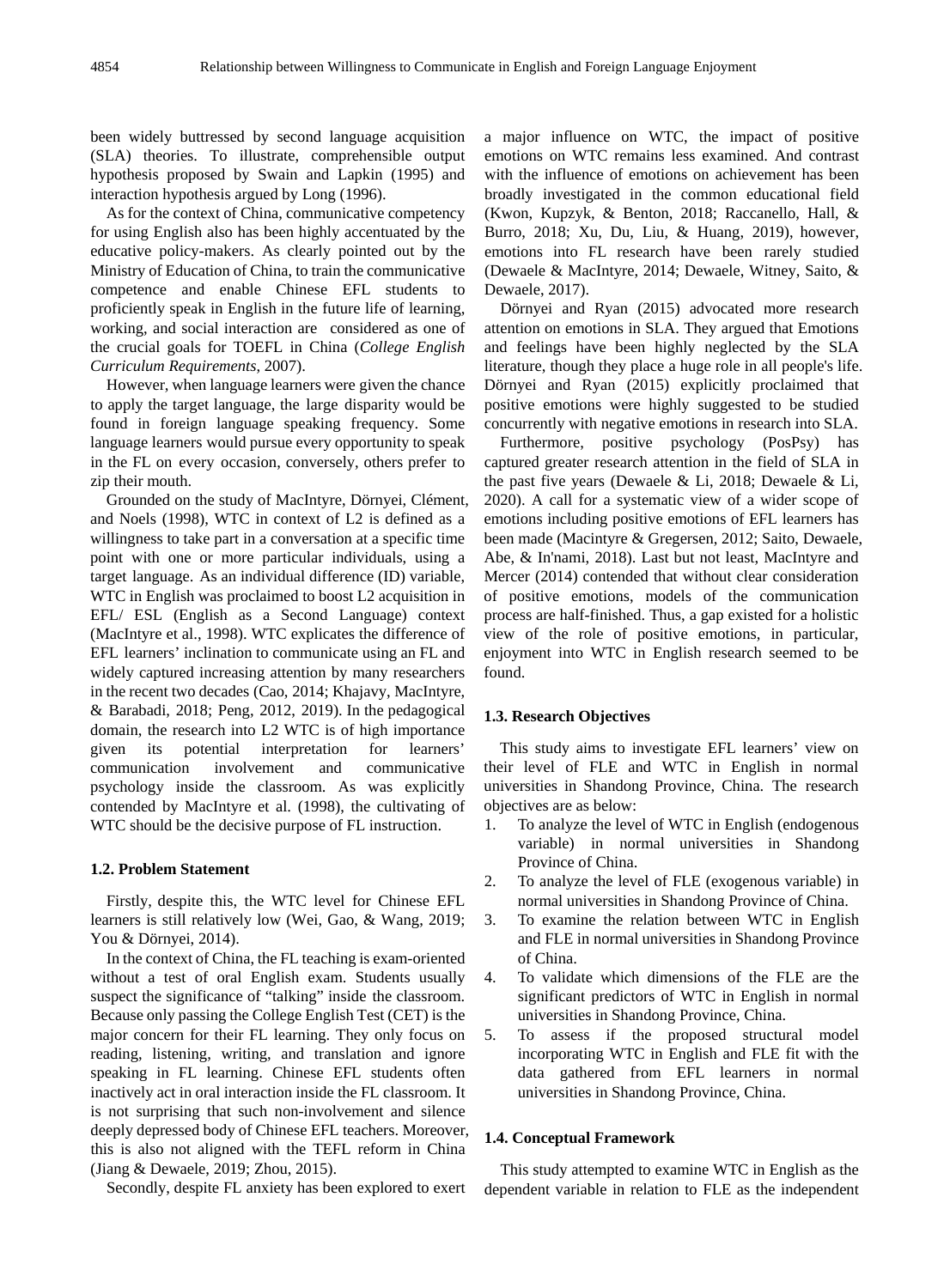variable. The creation of the conceptual framework for this current study was grounded on Maslow's (1954) and Seligman & Csikszentmihalyi's (2000) the Positive Psychology theory that proclaimed the positive traits are conducive to human beings' success, self-actualization, and satisfaction. This was further developed by Broaden-and-Build Theory that argued that positive emotions perform a distinctive role in learning. Positive emotions can broaden people's attentional span, empowering them to build resources for the upcoming future. Positive emotion makes play and exploration easy, which is correlated with inspiration in problem-solving and an enlarged perceptual field (Dewaele & Li, 2020; Fredrickson, 2013). Thus, as applied to the current study, positive emotions such as FLE may have the potential to influence on FL students' achievement and interactive communication performance inside the classroom.

Thus, drawing from a PosPsy perspective, this study attempts to examine the relationship between FLE and WTC in English. The conceptual framework of the current study is shown in Figure 1.

In the current framework, the endogenous variable, WTC in English consists of two dimensions based on Peng and Woodrow's model (2010). Operationalization for each dimension is shown as follow:

1. WTC in form-focused activities captures WTC when FL learners are involving in activities where specific linguistic traits (to illustrate, grammar, vocabulary, and pronunciation) are accentuated. For example, asking the peer the pronunciation of words;

2. WTC in meaning-focused activities refers to WTC when FL learners are engaging in activities in which message-exchanging is highlighted. For instance, giving a self-introduction in front of classmates.

The exogenous variable, FLE is comprised of three dimensions grounded on The Chinese Version of Foreign Language Enjoyment Scale (CFLES) adapted in Li, Jiang, & Dewaele's study (2018). Each dimension is operationally conceptualized as below:

- 1. FLE-Private correlates the personal pleasure emerging from pushing one's limits or individual progress, excellent performance, and exciting experience in FL learning process. For instance, the realization of achieving progress in writing skill;
- 2. FLE-Teacher captures students' pleasure concerning EFL teachers' inspiring and supporting attitude towards them in EFL learning. For instance, EFL teachers' high praise to the student.
- 3. FLE-Atmosphere means how students understand the positive atmosphere created inside the EFL classroom through group activities. For example, enjoyable role-play using FL with group mates.



**Figure 1.** Conceptual framework of this study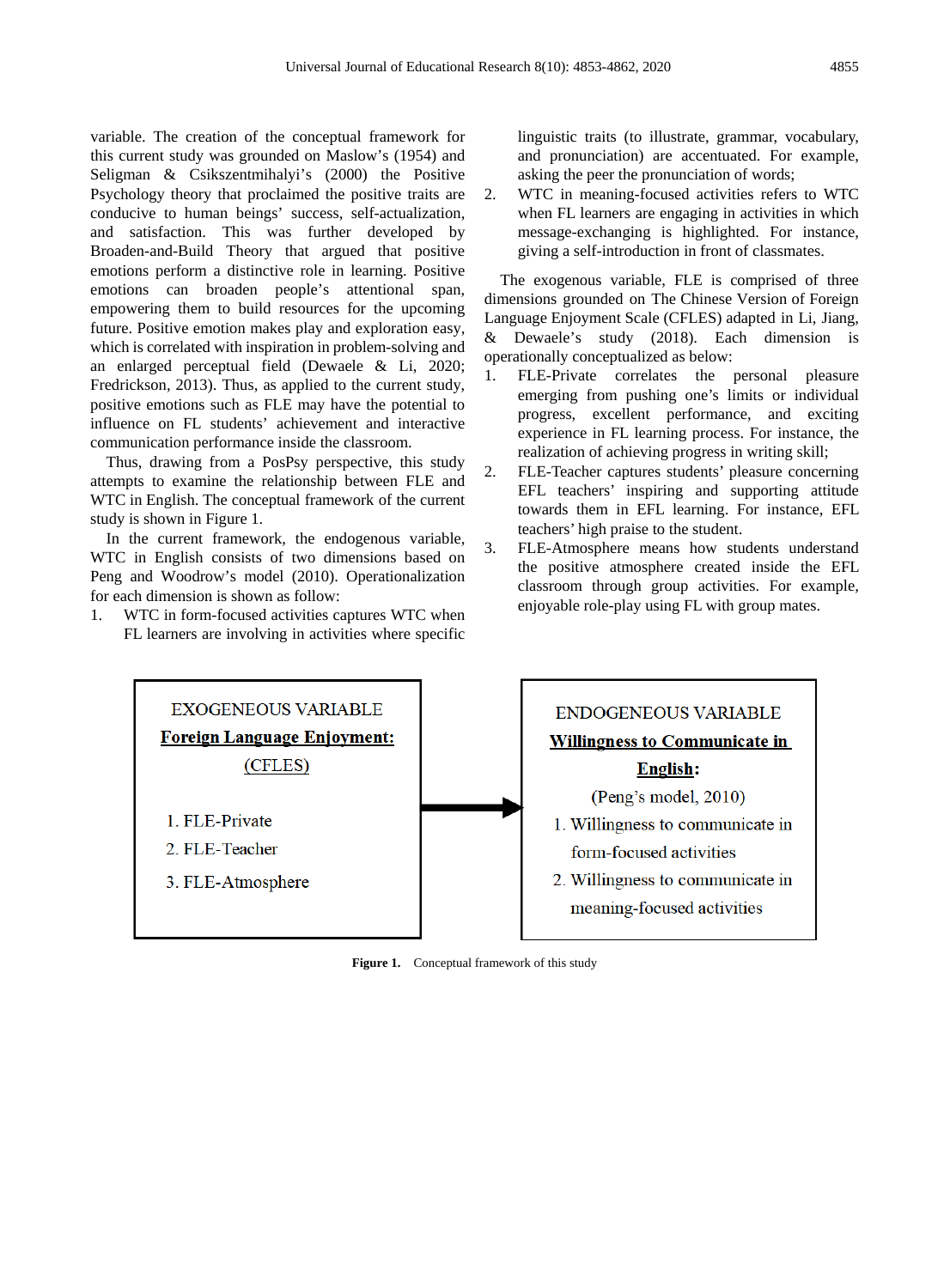## **2. Literature Review**

Lake (2013) is one of the first batch researchers who explicitly drew the PosPsy perspective into SLA research (MacIntyre & Mercer, 2014), although some variables of PosPsy (i.e. achievement emotions, and emotional intelligence) had been studied in FL learning setting before this study (Li, 2019; Raccanello et al., 2018). In his study, Lake verified that positive L2 Self, as the mediator on the relationship between positive self and motivational variables (like "self-efficiency"), influenced FL learning in the Japanese context. This seminal study not only formerly introduced the PosPsy constructs into the field of SLA but also provided a research paradigm for PosPsy evidence studies in the domain of SLA. This study also indicated the formal generation of PosPsySLA (Li & Jiang, 2017).

Gabryś-Barker and Gałajda (2016), and MacIntyre, Gregersen, and Mercer (2016) provided a body of case studies for PosPsy theories, evidence research, and intervention practices in two academic collections. Around the "three pillars" of PosPsy proposed by Seligman and Csikszentmihalyi (2000), these two collections examined a variety of psychological-social variables under the perspective of PosPsy. More specifically, Khajavy et al. (2016) investigated directional motivation flow, empathy, affection, past self, persistence, positive L2 Self, social capital, hope, flow experience and expectation. Gabryś-Barker and Gałajda (2016) discussed participation, emotional intelligence, well-being, individual strengthens, responsibility, positive emotions, positive classroom environment, self-esteem, expectation, personality, and enjoyment. Those works of literature jointly responded to the doubt placed on PosPsy for lack of sufficient empirical studies. Also, PosPsy thus proved that it enables to provide a maturing, scientific, and systematic view towards SLA (Li & Jiang, 2017).

Literature has revealed that students experience a large scale of negative and positive emotions (MacIntyre & Vincze, 2017). But based on Fredrickson's (Fredrickson, 2001) the broaden-and-build theory, positive emotion has been shown a qualitative difference with negative emotions (Macintyre & Gregersen, 2012). Compared with negative emotion, positive emotion attempts to broaden persons' attentional focus instead of narrowing the range of attention (Fredrickson, 2013).

Anxiety is one of the most-analyzed negative emotions among negative emotions both in the area of education and FL literature

(Dewaele & MacIntyre, 2014; Dewaele et al., 2017). Anxiety was also found to be an inhibitor towards the creation of WTC (Khajavy et al., 2016; Khajavy et al., 2018).

However, compared with what we understood about anxiety, the effect of positive emotions towards FL learning in class remains less-known. Kang (2005) reported excitement, responsibility, and security are

psychological predictors of WTC. Cao (2014) proclaimed that along with negative emotions, positive emotions also influence the students' interaction performance inside the classroom; enjoyment was confirmed using a qualitative approach to affect students' WTC.

More recently, (MacIntyre & Vincze, 2017) emphasized without the consideration of positive emotions, and merely with the negative emotions, an integral and systematic understanding for the role in FL learning could not able to be obtained. Align with the movement for employing PosPsy into FL learning, Dewaele et al. (2017) and Dewaele and Li (2020) called for enlarging the highlight exclusive on negative emotions and strongly suggested considering FL learners' positive emotions into FL research.

What's more, compared with negative emotions, positive emotions were found to have a higher level among FL learners in a global investigation (Dewaele, Macintyre, Boudreau, & Dewaele, 2016; Dewaele & MacIntyre, 2014). And practitioners can have a noticeable influence on FL students' enjoyment and merely a weaker influence on their language anxiety. Furthermore, enjoyment seems to be more relevant with FL learning which features possible enjoyable interactive relationships, and numerous group activities in class, while, fostering interpersonal relations and feeling of achievement obtained in making progress were pointed out to be the source of enjoyment in the FL classroom (Dewaele & MacIntyre, 2014).

The first study which explicitly integrated WTC and enjoyment is conducted by (Khajavy et al., 2018).In that study, enjoyment was found to have a stronger influential effect on enhancing WTC than foreign language anxiety among Iranian secondary school students. However, enjoyment appears to be more popular existed than anxiety in the FL classroom, which is an essential platform for EFL learners (Zhou, 2015). Thus, grounded on the literature aforementioned, the impact of positive emotions, in particular, FLE on WTC inside the classroom in EFL contexts appears to be a gap needed to be further filled.

## **3. Methodology**

### **3.1. Research Design**

This study sought to explore the relationship between FLE as the exogenous variable (independent variable) with L2 WTC in English as the endogenous variable (dependent variable). In so doing, quantitative research approach was employed to account for how one variable influence another (Creswell & Guetterman, 2019), in other words, to establish a path between constructs (Fraenkel, Wallen, & Hyun, 2011). In this quantitative study, a survey method was employed and the numerical data were gathered through the administration of a questionnaire adopted. Two self-administered and cross-sectional questionnaires were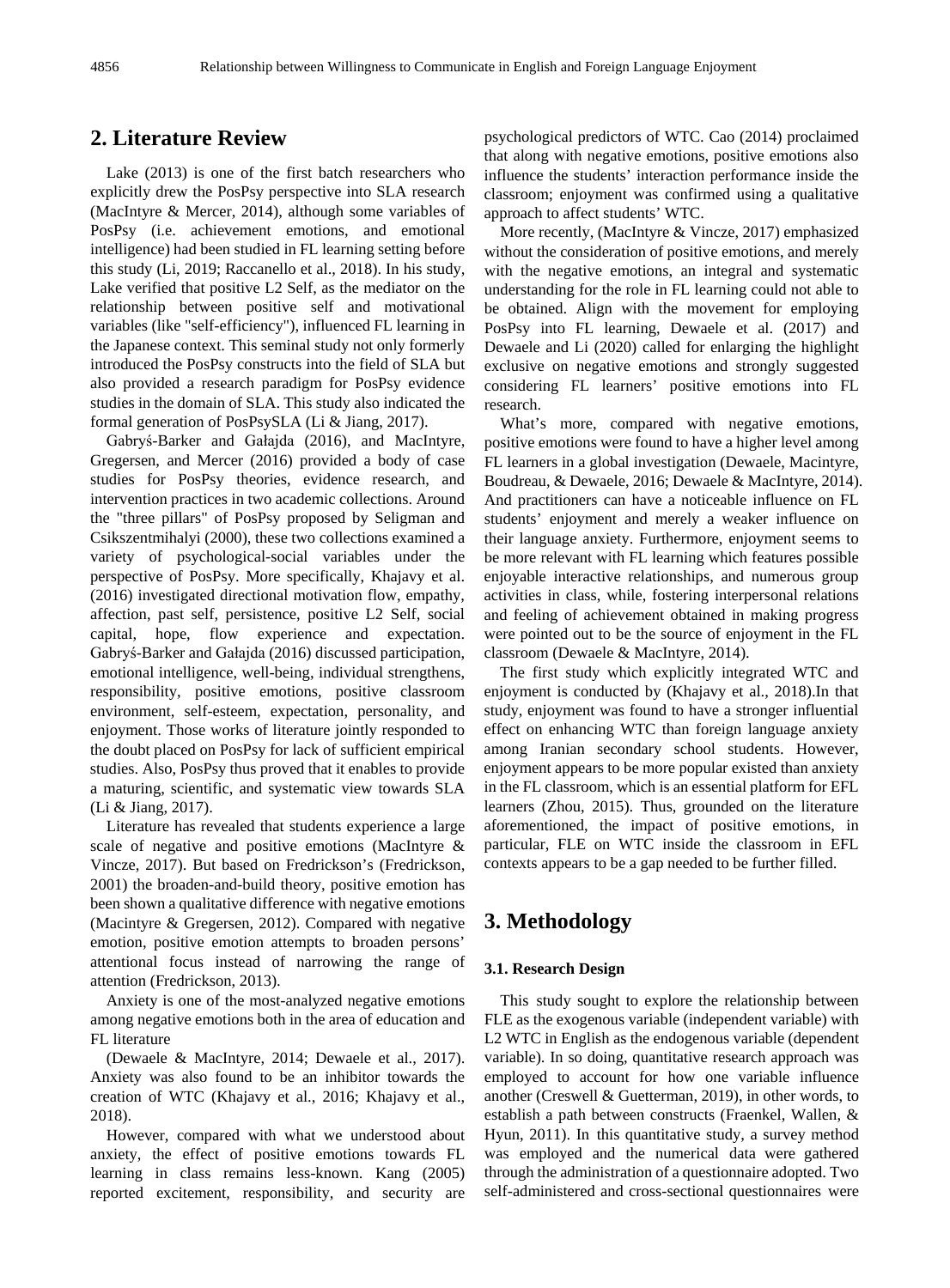applied as the data collection instrument in this research design.

#### **3.2. Contexts and Participants**

A total of 128 EFL undergraduate students (Female = 77, 60.2%; Male =  $51$ , 39.8%) recruited from one normal university in middle eastern of Shandong province in China participated in this survey (According to Tabachnick and Fidell (2019), SEM could be analyzed using 60 observations, though larger sample size is better). All respondents stood for a diverse of non-English-majors (e.g., Cultural Industry Management, Finance, and News Editing) who were prepared to become teachers after graduation. All the participants were sophomores (n=57, 44.5%) or freshmen (n=71, 55%). Seniors and juniors were not enlisted since only freshmen and sophomores are asked to have college English as a compulsory course in China. To avoid possible mistakes, students majoring in English were not involved considering that the disparity in the English courses attended and the predictable FL learning results between them.

#### **3.3. Instrument**

A set of questionnaires were adopted by the authors to collect the data information acquired for this research. The instrument was comprised of three parts, including participant demographic information, the scale of FLE, and WTC in English. EFL Student demographic information involved age, gender, hometown, grade, major.

The scale of WTC in English referred to the study conducted by Peng and Woodrow (2010). Two dimensions of WTC in English were assessed in the questionnaire, including (  $\dot{W}TC$  in meaning-focused activities, and (ⅱ) WTC in form-focused activities. This scale was originally adapted from Weaver's (2005) scale of WTC in specific speaking situations, which evaluates how much the degree participants are inclined to speak using an FL in certain classroom situations. In this study, the 10 items underlying L2 WTC in English were self-reported using a standard 6-point Likert scale, scoping from "definitely willing" to "definitely not willing". High score respondent would be viewed as having a high level of WTC.

The CFLES with 11 items referred to Li et al. (2018) was utilized to evaluate FLE in this study. This scale contains three sub-scales which are correspondent to the three factors of FLE in the context of China, including FLE-Teacher, FLE-Private, and FLE-Atmosphere. These three dimensions describe (  $\blacksquare$  iOhinese EFL students' FLE experiences correlating to the supportive and encouraging attitudes from teachers; (ⅱ) students'

enjoyable feelings sourcing from their interest, self-accomplishments, and fun in process of EFL learning; and (ⅲ) the positive group or atmosphere for EFL learning (Li et al., 2018). The CFLES was previously adapted from FLE Scale (Dewaele & MacIntyre, 2014) and was verified as taking high psychometric properties based on its high validity and reliability (Li et al., 2018). The CFLES is rated on a standard 5-point Likert scale, ranging from 1 "strongly disagree" to 5 "strongly agree". High score participants would be seen as having a high tone of FLE.

The instrument in this study was examined with 59 normal EFL undergraduates from Jinan, China as a pilot study. Employing the SPSS (Statistical Packages for the Social Sciences) for version 25.0, data gathered were addressed for the test of internal consistency. Utilizing the Cronbach's alpha value approach, the analysis results reported that the Cronbach's alpha value for each dimension of L2 WTC in English was .863 and .899, and for dimensions underlying FLE were in the scope of .826-.888. This indicated that this instrument achieved reliability at an acceptable level ( $\alpha$  >.65) (Chua, 2013).

In the main study, prior to the model fitness test, the convergent and discriminant validity were achieved (all factor loadings of each items of WTC and FLE were between .586 and .949; CFI of each dimensions were >.90, RMSEA<.08, CMIN/DF<5.0; all the correlational coefficients for each items were in the range of .37- .83). And factor analysis value of each indicator, AVE, CR, Cronbach's alpha was also established at corresponding acceptable levels.

#### **3.4. Analysis of Data**

Quantitative analysis methods were employed to address the numerical data collected using SPSS version 25 and AMOS (Analysis of Moment Structures) version 23. To answer the research questions proposed, both inferential and descriptive statistical methods were used through SPSS. Specifically, to address the first two research questions, the descriptive statistical method involving mean and standard deviation (SD) were applied. The global composite means for each one of the dimensions were incorporated into three layers with equal interval, where each layer is respectively interpreted as low, medium, or high. To identify the correlation between WTC in English and FLE, the Pearson product-moment correlation test under inferential statistical method was conducted, while the stepwise multiple regression analysis was executed to examine which dimensions underlying FLE account for the changes in WTC in English. At length, the SEM procedure was performed to verify whether the data gathered fit with the assumptive model involving WTC in English and FLE for the research sample using AMOS.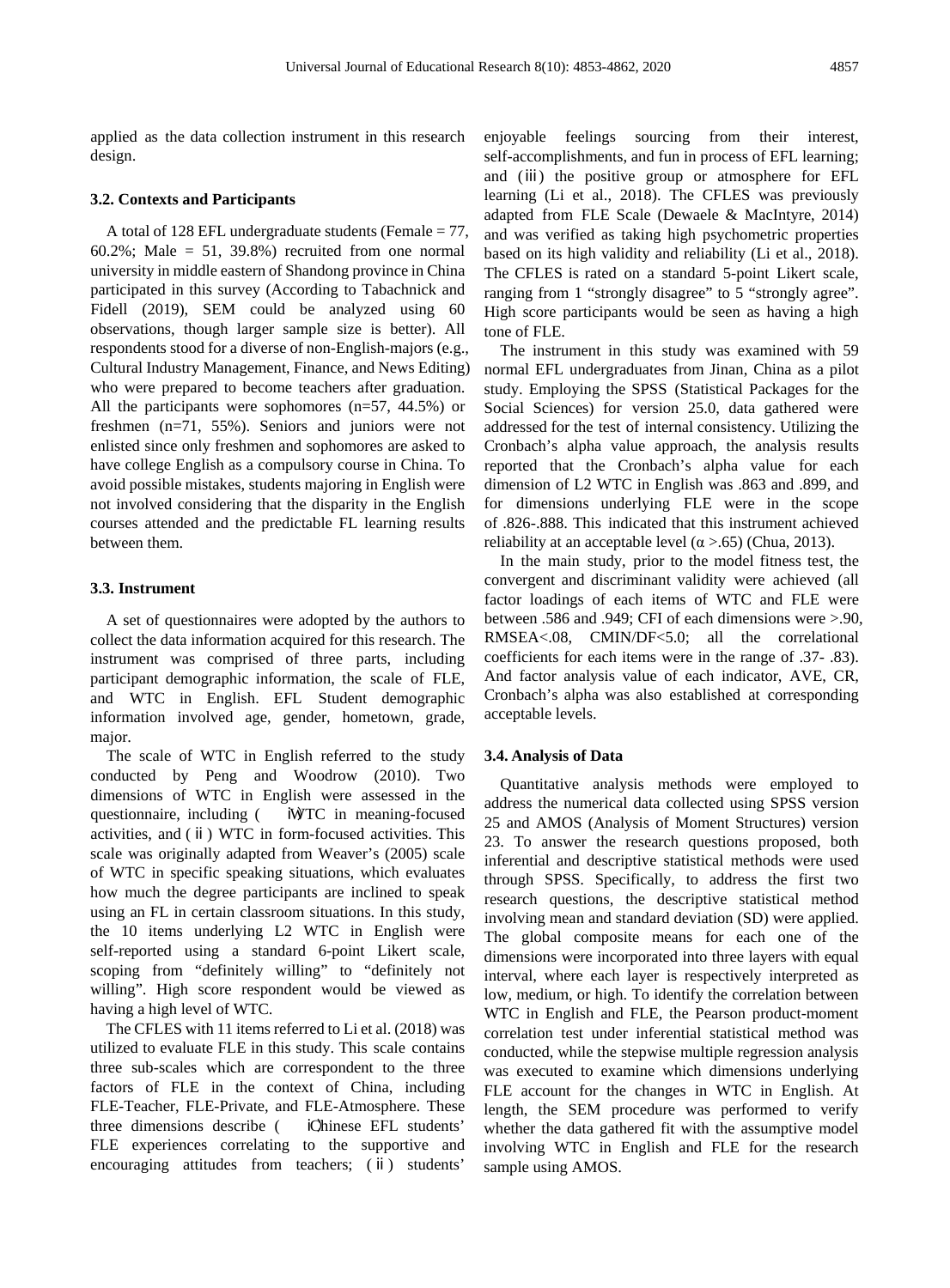# **4. Findings**

The analysis results of this research on each of the research questions were showed in this section.

**RQ 1:** What are the levels of WTC in English in normal universities in Shandong province, China?

Descriptive statistical methods were employed to address the numerical data gathered from 128 students in normal universities in Shandong Province, China. The analysis results yielded were presented in Table 1.

**Table 1.** Standard Deviation, Mean and the Level of WTC in English  $(N=128)$ 

| Dimension                            | Mean | SD.  | Level  |
|--------------------------------------|------|------|--------|
| 1) WTC in meaning-focused activities | 3.95 | 1.07 | Medium |
| 2) WTC in form-focused activities    | 4.40 | 1.20 | High   |
| Overall                              | 4.13 | 1.01 | High   |

*Note:* WTC= Willingness to communicate in English; SD=standard deviation

According to Table 1, the global mean for WTC in English was 4.13. This could be explained as a high level of WTC in English for students in normal universities in Shandong Province of China. Regarding each dimension underlying WTC in English, WTC in meaning-focused activities showed a medium level of mean, whereas the other dimension, namely WTC in form-focused activities demonstrated a high level of mean.

**RQ 2:** What are the levels of FLE in normal universities in Shandong province, China?

The analysis results of descriptive statistics for the level of FLE were presented in Table 2.

**Table 2.** Mean, Standard Deviation and the Level of FLE (N=128)

| Dimension                                   | Mean | Standard<br>Deviation | Level  |
|---------------------------------------------|------|-----------------------|--------|
| 1) Foreign Language<br>Enjoyment-Private    | 3.24 | 0.97                  | Medium |
| 2) Foreign Language<br>Enjoyment-Teacher    | 4.09 | 0.88                  | High   |
| 3) Foreign Language<br>Enjoyment-Atmosphere | 3.09 | 1.03                  | Medium |
| Overall                                     | 3.43 | 0.78                  | High   |

As presented in Table 2, the global mean for FLE was 3.43, which could be explained as a high level of FLE in normal universities in Shandong Province of China. Concerning each dimension of FLE, the analysis outputs for each dimension of FLE demonstrated that two out of the three FLE dimensions take lower mean than the global<br>mean. These dimensions are FLE-Private and mean. These dimensions are FLE-Private and FLE-Atmosphere. Whereas the other dimension, FLE-Teacher showed a higher mean than the global mean of FLE. Nevertheless, all the three dimensions underlying FLE have means that are explicated as high level, which implied the participants rated themselves as taking high level for all the three FLE dimensions in normal universities in Shandong province, China.

**RQ 3:** Is there a significant interrelationship between FLE and WTC in English in normal universities in Shandong Province of China?

The Pearson product-moment correlation test was conducted to analyze the relations between WTC in English and FLE. The analysis outputs were reported in Table 3 as below.

| Table 3. Pearson Product-Moment Correlation Analysis between WTC |  |  |
|------------------------------------------------------------------|--|--|
| in English and FLE $(N=128)$                                     |  |  |

| Variable                      |                        | Willingness to<br>communicate in<br>English |
|-------------------------------|------------------------|---------------------------------------------|
| Foreign Language<br>Enjoyment | Pearson<br>Correlation | $.63***$                                    |
|                               | Sig. (2-tailed)        | .00                                         |
|                               | N                      | 128                                         |

*Note:* \*\*. Correlation is significant at the 0.01 level (2-tailed).

Table 3 indicated that for the research sample ( $n = 128$ ), there was a statistically significant positive correlation that was moderately strong ( $\gamma = .63$ ,  $\rho < .01$ ) between WTC in English and FLE.

**RQ 4:** Which dimensions of the FLE are the significant predictors of WTC in English in normal universities in Shandong Province of China?

The analysis outputs of inferential statistics through the multiple regression analysis obtained were showed in Table 4 as follows.

**Table 4.** Multiple Regression (Stepwise) on FLE to WTC in English  $(N = 128)$ 

| Variable                           | (Unstad.)<br>в | (Stand.) |       | Sig  | $R^2$ | Contribution<br>(% ) |
|------------------------------------|----------------|----------|-------|------|-------|----------------------|
| Foreign Language Enjoyment-Private | .630           | .604     | 8.504 | .000 | .360  | 36.0                 |
| Foreign Language Enjoyment-Teacher | .321           | .280     | 3.595 | .000 | .415  | 5.5                  |
| Constant                           | .238           |          | 3.675 | .000 |       |                      |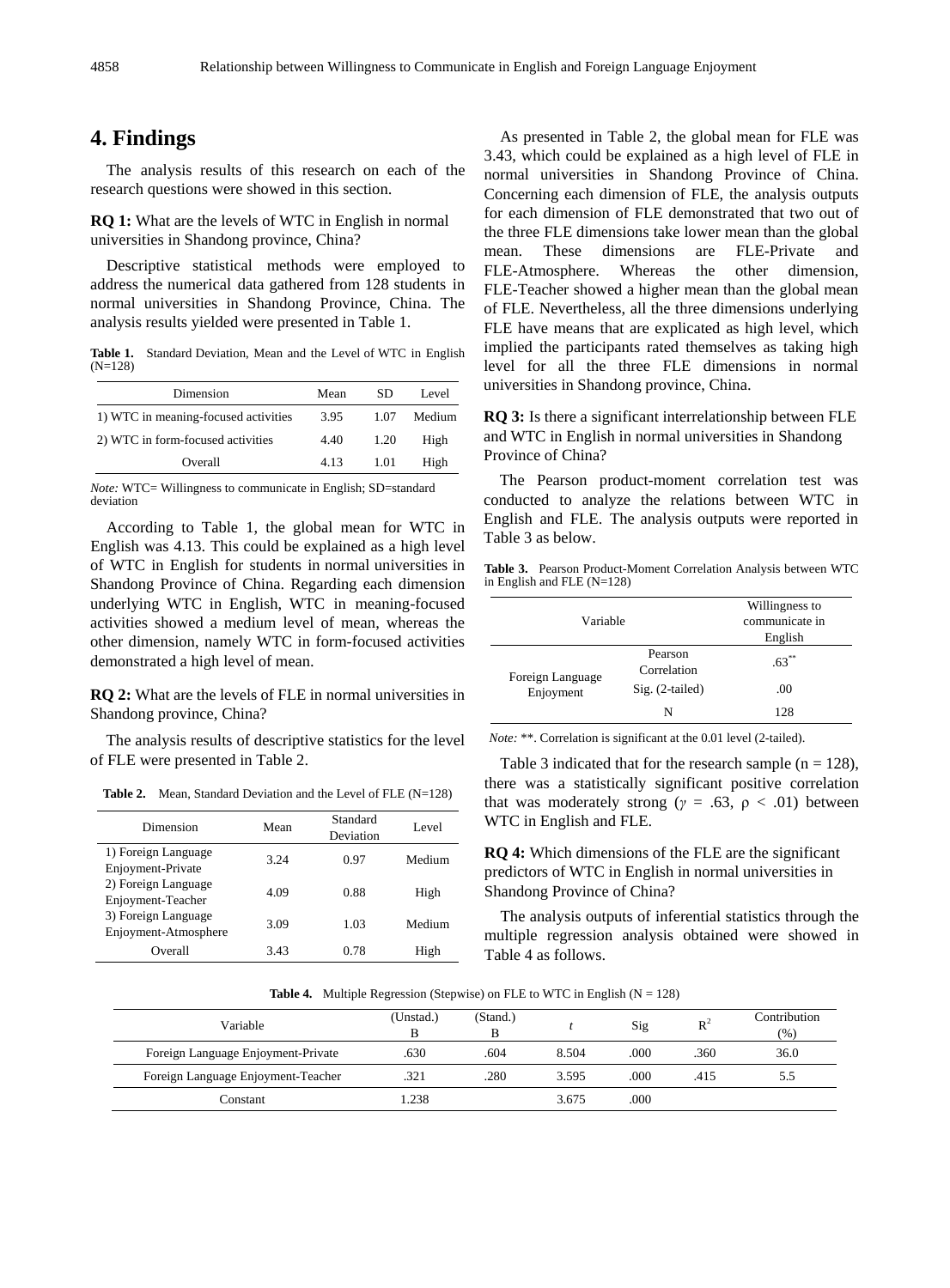The outputs of multiple regression analysis showed in Table 4 implied that the prediction model comprised two out of the three predictors, including FLE-Private ( $\beta = .604$ ,  $ρ = .000$ , and FLE-Teacher (β = .280,  $ρ = .000$ ). FLE-Private dimension (model 1) was reported to account for 36.0% of the variance in WTC in English ( $R^2 = .360$ ), while the combination of FLE-Private and FLE-Teacher dimension (model 2) contributed 41.5% of the variance in WTC in English ( $R^2 = .415$ ). Informed by the benchmark range of effect sizes studied by Cohen (1988), this model indicated a large effect size on WTC in English.

The dominant predictor for WTC in English is FLE-Private dimension of FLE (β = .604, *t* = 8.504 and ρ  $= .000$ ). The t-test output was a significant level of  $\rho < .05$ with the  $R^2 = .360$ , which revealed that FLE-Private dimension contributes 36.0% of the variance in WTC in English. Grounded on the standardized β value, when the FLE-Private dimension of the FLE enhanced by 1 unit of SD, WTC in English would be boosted by .604 unit of SD.

The second predictor for WTC in English is FLE-Teacher dimension of FLE ( $β = .280$ ,  $t = 3.595$  and  $ρ$  $= .000$ ). This dimension separately contributed 5.5% of the variance in WTC in English. The t-test output was significant at the significant level ( $\rho < .05$ ) with the combined  $R^2 = .415$ , which revealed that these two dimensions, namely FLE-Private and FLE-Teacher dimension jointly contributed 41.5% of the variance in WTC in English. Grounded on the standardized β value, when the FLE-Teacher dimension of the FLE boosted by 1 unit of SD, WTC in English would enhance by .280 unit of

SD.

**Table 5.** Stepwise Multiple Regression Analysis: ANOVA

|            | Sum of<br>Squares | df  | Mean<br>Square | F      | Sig. |
|------------|-------------------|-----|----------------|--------|------|
| Regression | 54.930            | 2   | 27.465         | 46.044 | .000 |
| Residual   | 74.562            | 125 | .596           |        |      |
| Total      | 129.492           | 127 |                |        |      |

*Note:* ANOVA= Analysis of Variance

According to Table 5, the ANOVA result revealed that FLE-Private and FLE-Teacher dimension have a significant positive predictive impact on WTC in English (F = 46.044,  $\rho$  = .000) at a significance level of  $p < .05$ . This multiple regression analysis results also indicated that the combination of FLE, FLE-Private and FLE-Teacher dimension jointly contributed for 41.5% of the variance in WTC in English. This denoted that as much as 58.5% of the variance in WTC in English were not able to be predicted by FLE as it could be brought out by other constructs (variables) not analyzed in this research.

**RQ 5:** Does the data gathered fit with the proposed model of WTC in English and FLE in normal universities in Shandong province of China?

Informed by Byrne (2016), the essential target for the model-testing technique was to testify the model fit between the proposed model and the data for the sample. The results gained by SEM statistic were presented in the below Figure 2.



*Note:* FLE=Foreign Language Enjoyment; WTC=Willingness to Communicate in English

**Figure 2**. The Proposed Structural Model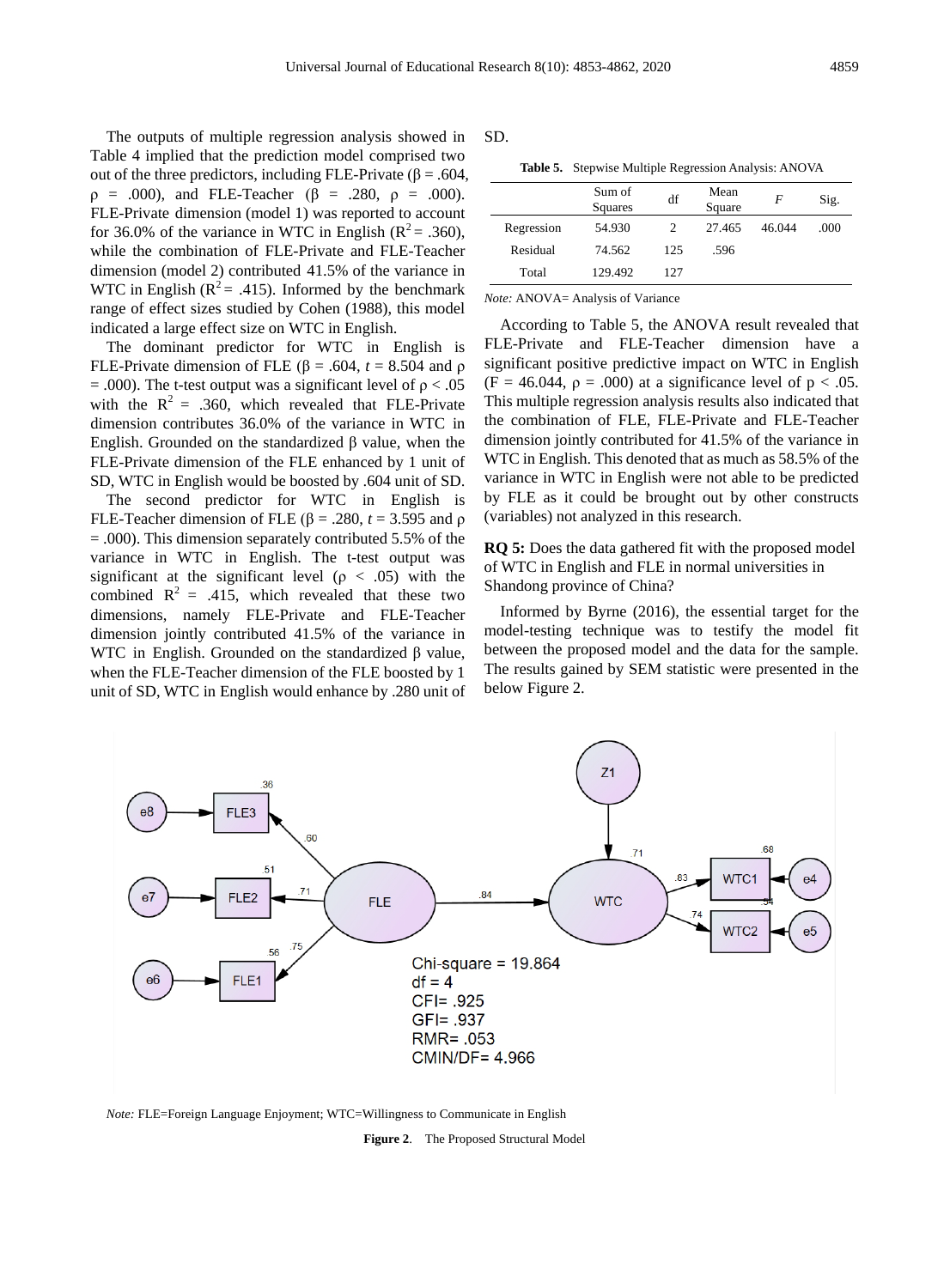According to the SEM structural model shown in Figure 2, it was implied that all the fitness indexes achieved were at an acceptable level with CFI> .90, GFI > .90, RMR < .10, Ratio Chisq/df  $<$  5. This revealed that the goodness-of-fit (GOF) between this structural model with the data self-reported from Shandong normal universities of China. The standardized  $\beta$  value for FLE→WTC in English is .84, denoting that when FLE enhanced by 1 SD, WTC in English would correspondingly increase by .84 SD. The squared multiple correlation  $R^2$  value for FLE and WTC in English is .71, which indicated that FLE could predicate 71% of the variance in WTC in English. That is to say, there were as few as 29% of the variance in WTC were unable to be predicted by FLE as this may be aroused by other factors (constructs) not validated in this present study.

## **5. Discussion**

The analysis result of the Pearson product-moment correlation test revealed that there was a statistically significant positive correlation which was moderately strong between FLE and WTC in English. The positive correlation implied that if the EFL students take a higher level of FLE, the level of WTC in English would be boosted as well. Thus, FLE was verified to be one of the predictors impacting on WTC in English. The relation that exists between WTC in English and FLE can be buttressed by the control-value theory studied by Pekrun (2006) and Pekrun, Frenzel, Götz, and Perry (2007) and Broaden-and-Build theory proposed by Fredrickson (2001) showing that emotions are influential factors toward FL learning performance, and the influence exerted from positive emotions and negative emotions are essentially different. This relationship between WTC and FLE aligns with the empirical study findings carried out by Cao (2014), and Khajavy et al. (2018), who found that students those enjoy FL learning tend to be readier to communicate using FL.

Also, through the stepwise multiple regression test, it was showed that FLE-Private and FLE-Teacher are the two FLE dimensions that are statistically significant antecedents of WTC in English for tertiary EFL students in normal of Shandong, China. This finding indicates that the level of WTC in English would be enhanced when FL students perceived that their progress, interesting experience, outstanding performance were achieved in FL learning and noticed that FL teachers' inspiring and supporting attitude towards them inside FL classroom. This was in line with Cao' study (2011, 2014)who contended that alongside with a range of both the positive emotions and negative emotions, including boredom, frustration, disappointment, and anger, enjoyment found to be the individual influencing factors for EFL students' WTC in class.

The data analysis implied that the hypothesized

structural model attains the fitness indexes at a required level. This revealed that the hypothesized structural model matched well with the data gathered from the EFL freshmen and sophomores in Shandong normal universities of China. Hence, the structural model as presented in Figure 2 was well established.

## **6. Conclusion**

Fostering students' WTC and empowering them to speak using FL is one of the predominant objectives of EFL teaching across the globe (MacIntyre et al., 1998). Cultivating the communicative competence of learners has been emphasized by the novel evolution of EFL teaching. There is an urging and extensive need for educational practitioners to enhance the students' WTC to increase their actual L2 use. In China, English subject is one of the mandatory subjects for all sophomores and freshmen. Educational policy-makers also emphasize the cultivation of English language learners' interactive communication skills (*College English Curriculum Requirements*, 2007).

This current study provided evidence for the predictive role of FLE towards WTC in English in context of China through drawing a PosPsy perspective and establishing a structural model integrating both of them using SEM technique with AMOS 23.0. Furthermore, implications also are obtained for Chinese EFL teachers that building a positive and joyful FL classroom is conducive for increasing FL learners' level of WTC.

Specifically, the structural model integrating L2 WTC and FLE was consistent with Khajavy et al. (2018) who argued that along with foreign language anxiety, FL learners' shared sense of an enjoyable classroom was found to foster WTC in English both in individual and classroom level in the Iranian context. Consequently, to enhance FL students' WTC in English, additional emphasis should be given to the improvement of their FLE as per the two dimensions which place a higher effect on WTC that yielded from the findings of the current study.

## **REFERENCES**

- [1] Byrne, B. M. (2016). *Structural Equation Modeling With AMOS: Basic Concepts, Applications, and Programming (3rd edition)*. New York: Taylor & Francis Group.
- [2] Cao, Y. (2011). Investigating situational willingness to communicate within second language classrooms from an ecological perspective. System, 39(4), 468-479. ecological perspective. *System, 39*(4), 468-479. doi:10.1016/j.system.2011.10.016
- [3] Cao, Y. (2014). A sociocognitive perspective on second language classroom willingness to communicate. *TESOL Quarterly, 48*(4), 789-814. doi:10.1002/tesq.155
- [4] Cetinkaya, Y. B. (2005). *Turkish college students'*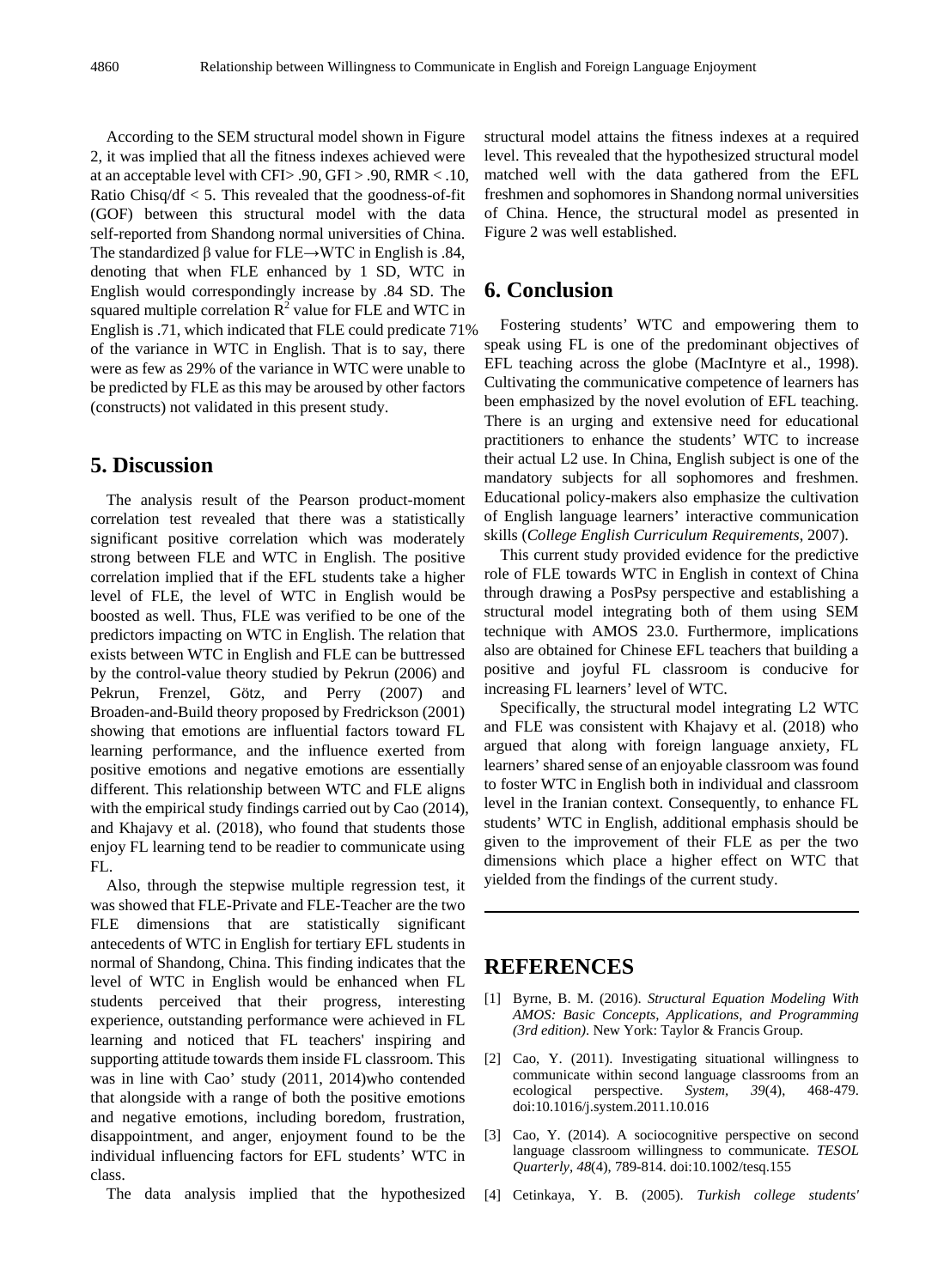*willingness to communicate in English as a foreign language.* (Electronic Thesis or Dissertation), Columbus, OH: Ohio State University.

- [5] Chua, Y. P. (2013). *Mastering Research Statistics*. Malaysia: McGraw-Hill Education.
- [6] Cohen, J. (1988). *Statistical Power Analysis for the Bahavioral Sciences (Second ed.)*. Hillsdale, New Jersey: Lawrence Erlbaum Associates, Inc.
- [7] *College English Curriculum Requirements*. (2007). Retrieved from http://www.moe.gov.cn/publicfiles/business /htmlfiles/moe/cmsmedia/image//UserFiles/File/2008/05/06 /2008050611/2008050611\_163068.doc.
- [8] Creswell, J., & Guetterman, T. (2019). Educational research: Planning, conducting, and evaluating quantitative and qualitative research (6th Edition ed.). New York, US: Pearson.
- [9] Dörnyei, Z., & Ryan, S. (2015). *The Psychology of the Language Learner Revisited*. New York: Routledge.
- [10] Dewaele, & Li, C. (2018). Editorial of the special Issue 'Emotions in SLA'. *Studies in Second Language Learning and Teaching, 8*(1), 15-19.
- [11] Dewaele, & Li, C. (2020). Emotions in Second Language Acquisition: A critical review and research agenda.
- [12] Dewaele, Macintyre, P., Boudreau, C., & Dewaele, L. (2016). Do Girls Have All the Fun? Anxiety and Enjoyment in the Foreign Language Classroom. *Theory and Practice of Second Language Acquisition, 2*, 41-63.
- [13] Dewaele, & MacIntyre, P. D. (2014). The two faces of Janus? Anxiety and enjoyment in the foreign language classroom. *Studies in Second Language Learning and Teaching, 2*, 237-274. doi:10.14746/ssllt.2014.4.2.5
- [14] Dewaele, Witney, J., Saito, K., & Dewaele, L. (2017). Foreign language enjoyment and anxiety: The effect of teacher and learner variables. *Language Teaching Research, 22*(6), 676-697. doi:10.1177/1362168817692161
- [15] Fraenkel, J. R., Wallen, N. E., & Hyun, H. H. (2011). *How to design and evaluate research in education*: New York: McGraw-Hill.
- [16] Fredrickson. (2001). The role of positive emotions in positive psychology: The broaden-and-build theory of positive emotions. *American Psychologist, 56*(3), 218.
- [17] Fredrickson. (2013). Updated thinking on positivity ratios. *American Psychologist, 68*(9), 814-822. doi:10.1037/a0033584
- [18] Gabryś-Barker, D., & Gałajda, D. (2016). *Positive psychology perspectives on foreign language learning and teaching*. Gewerbestrasse: Springer.
- [19] Jiang, Y., & Dewaele, J.-M. (2019). How unique is the foreign language classroom enjoyment and anxiety of Chinese EFL learners? *System, 82*, 13-25. doi:https://doi.org/10.1016/j.system.2019.02.017
- [20] Kang, S.-J. (2005). Dynamic emergence of situational willingness to communicate in a second language. *System, 33*(2), 277-292. doi:10.1016/j.system.2004.10.004
- [21] Khajavy, G. H., Ghonsooly, B., Hosseini Fatemi, A., & Choi, C. W. (2016). Willingness to communicate in English: A microsystem model in the Iranian EFL classroom context. *TESOL Quarterly, 50*(1), 154-180. doi:10.1002/tesq.204
- [22] Khajavy, G. H., MacIntyre, P. D., & Barabadi, E. (2018). Role of the emotions and classroom environment in willingness to communicate: Applying doubly latent multilevel analysis in second language acquisition research. *Studies in Second Language Acquisition, 40*(3), 605-624. doi:10.1017/s0272263117000304
- [23] Kwon, K., Kupzyk, K., & Benton, A. (2018). Negative emotionality, emotion regulation, and achievement: Cross-lagged relations and mediation of academic engagement. *Learning and Individual Differences, 67*, 33-40. doi:https://doi.org/10.1016/j.lindif.2018.07.004
- [24] Lake, J. (2013). Positive L2 self: Linking positive psychology with L2 motivation. In M. T. Apple, D. D. Silva, & T. Fellner (Eds.), *Language learning motivation in Japan* (pp. 225-244). Bristol: Channel View Publications.
- [25] Li, C. (2019). A Positive Psychology perspective on Chinese EFL students' trait emotional intelligence, foreign language enjoyment and EFL learning achievement. *Journal of Multilingual and Multicultural Development*, 1-18. doi:10.1080/01434632.2019.1614187
- [26] Li, C., & Jiang, G. (2017). Positive psychology perspectives on foreign language learning and teaching. *International Journal of Bilingual Education and Bilingualism*, 1-3. doi:10.1080/13670050.2017.1350279
- [27] Li, C., Jiang, G., & Dewaele, J.-M. (2018). Understanding Chinese high school students' Foreign Language Enjoyment: Validation of the Chinese version of the Foreign Language Enjoyment scale. *System, 76*, 183-196. doi:10.1016/j.system.2018.06.004
- [28] Long, M. H. (1996). The role of the linguistic environment in second language acquisition. In W. C. Ritchie & T. K. Bahtia (Eds.), *Handbook of Second Language Acquisition* (pp. 412-468). New York, NY: Academic Press.
- [29] MacIntyre, & Charos, C. (1996). Personality, attitudes, and affect as predictors of second language communication. *Journal of Language and Social Psychology, 15*(1), 3-26. doi:10.1177/0261927x960151001
- [30] MacIntyre, Dörnyei, Z., Clément, R., & Noels, K. A. (1998). Conceptualizing willingness to communicate in a L2: A situational model of L2 confidence and affiliation. *The*  Language doi:10.1111/j.1540-4781.1998.tb05543.x
- [31] Macintyre, & Gregersen, T. (2012). Emotions that facilitate language learning: The positive-broadening power of the imagination. *Studies in Second Language Learning and Teaching, 2*, 193–213. doi:10.14746/ssllt.2012.2.2.4
- [32] MacIntyre, Gregersen, T., & Mercer, S. (2016). *Positive psychology in SLA*. Bristol: Multilingual Matters.
- [33] MacIntyre, & Mercer, S. (2014). Introducing positive psychology to SLA. *Studies in Second Language Learning and Teaching, 2*, 153-172. doi:10.14746/ssllt.2014.4.2.2
- [34] MacIntyre, & Vincze, L. (2017). Positive and negative emotions underlie motivation for L2 learning. *Studies in*